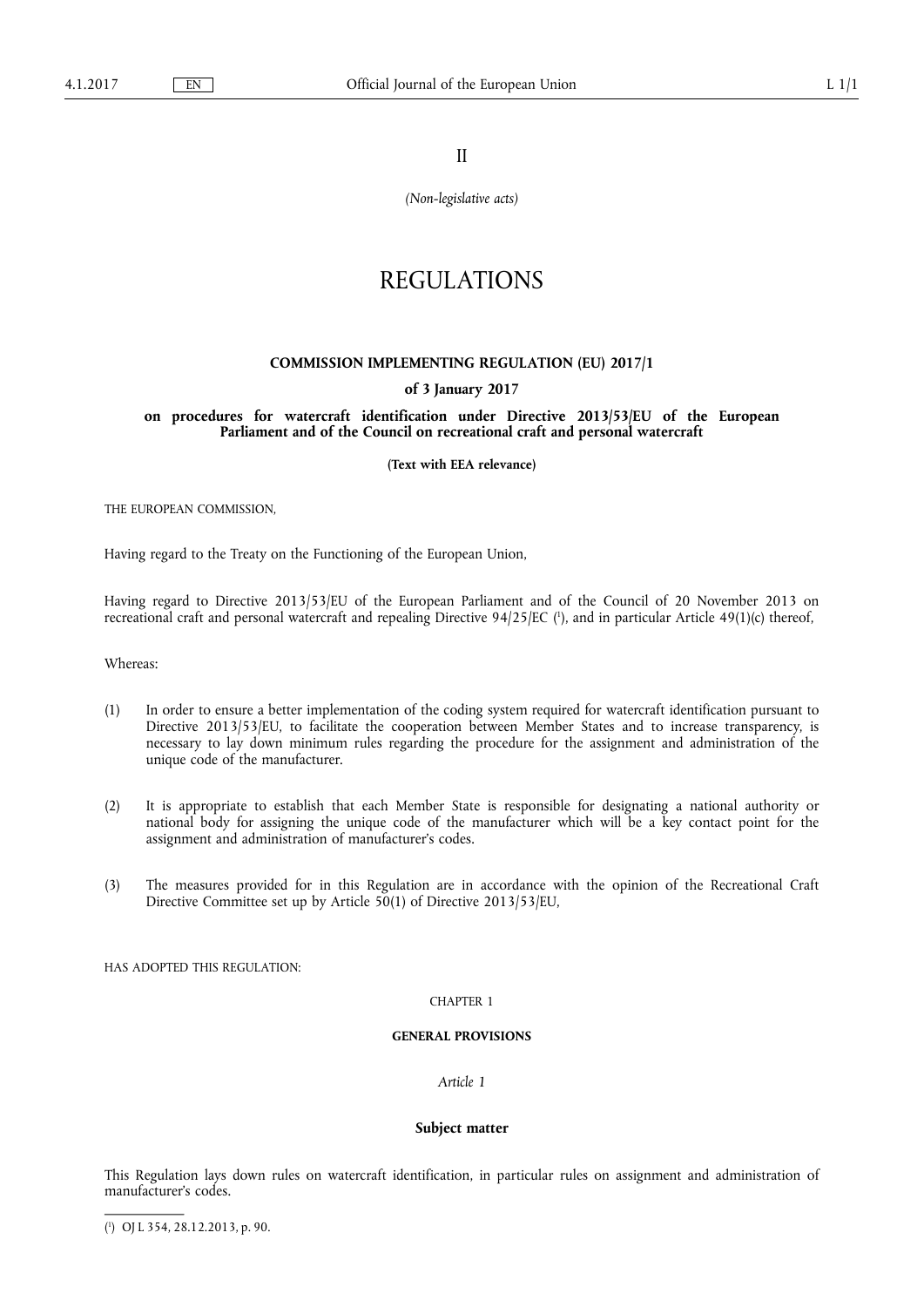#### *Article 2*

# **Definitions**

For the purpose of this Regulation, the following definitions shall apply:

- (a) 'national body' means a body appointed by the national authority of each Member State for assigning the unique code of the manufacturer;
- (b) 'country where the manufacturer is established' means the country where the manufacturer has its registered office, in case of a legal person, or a permanent address, in case of a natural person;
- (c) 'national register' means the register of each Member State where the unique code of manufacturer for the manufacturers established in their territory is recorded;
- (d) 'third country register' means the register of the Commission collaborative platform where the unique code of manufacturer for manufacturers established in third countries is recorded;
- (e) 'Member States register' means the compilation of national registers in the Commission collaborative platform;
- (f) 'notified bodies' register' means the register of the Commission collaborative platform where the post-construction assessment identification code is recorded.

## CHAPTER 2

## **COMPOSITION OF THE WATERCRAFT IDENTIFICATION NUMBER**

## *Article 3*

# **Watercraft identification number**

- 1. A watercraft identification number (WIN) shall consist of the following elements in the following order:
- (a) the country code of the manufacturer indicating where the manufacturer is established;
- (b) the unique code of the manufacturer assigned by the national authority of a Member State; however the same combination of characters to form a unique code for a manufacturer generated by a national authority or national body of one Member State may also be generated by a national authority or national body of another Member State with the distinctive element being the country code of the manufacturer;
- (c) a unique serial number assigned by the manufacturer for identification of the watercraft and used only once by that manufacturer; however the same combination of characters may be used also by another manufacturer with the distinctive element being the combination with the unique code of manufacturer and the country code of the manufacturer;
- (d) month and year of production;
- (e) model year which corresponds to the year when the specific watercraft is intended to be placed on the market.

2. The composition of the WIN shall comply with the second paragraph of Point 2.1 of Annex I to Directive 2013/53/EU.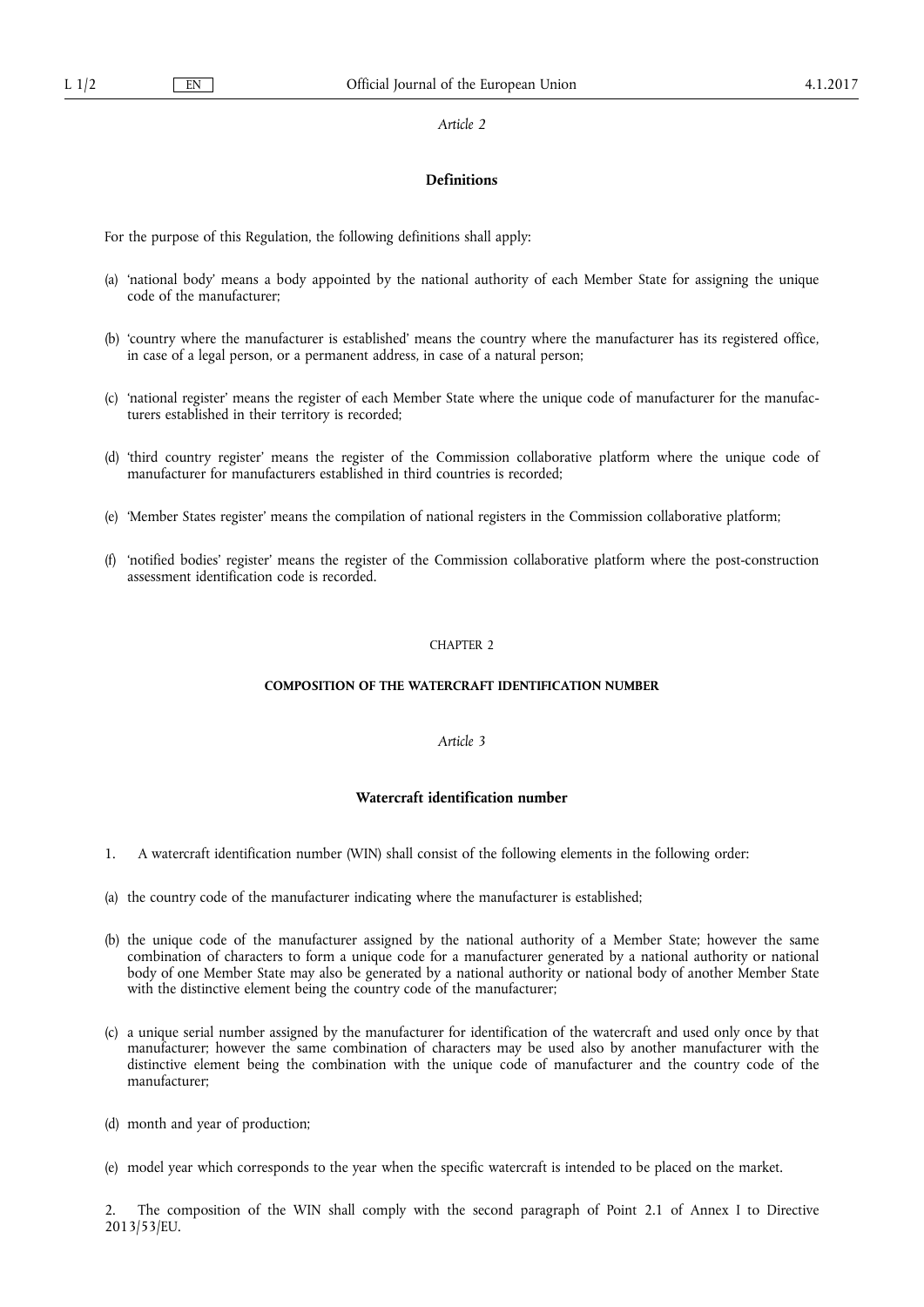## CHAPTER 3

#### **ASSIGNMENT AND ADMINISTRATION OF THE UNIQUE CODE OF THE MANUFACTURER**

## *Article 4*

## **Assignment of the unique code of the manufacturer**

1. The unique code of the manufacturer shall be assigned by the national authority or national body of the Member State following a request by a manufacturer or its authorised representative in accordance with Article 6 or 7.

2. The unique code for a manufacturer shall be generated and assigned only once by the national authority or national body of a Member State. Each manufacturer shall have only one unique code for use over the Union market.

### *Article 5*

## **National authority for assigning the unique code of the manufacturer**

1. Each Member State shall designate the national authority or the national body responsible for assigning the unique code of the manufacturer.

2. Each Member State shall communicate to the Commission the national authority or the national body authorised for assigning the unique code of the manufacturer.

#### *Article 6*

## **Procedure for assignment of the unique code of the manufacturer to a manufacturer established in a Union Member State**

1. A manufacturer shall, before placing a watercraft on the Union market, submit an application, in a language which can be easily understood by the authority where the application is introduced as determined by the authority, for the assignment of the unique code of the manufacturer, to the national authority or national body in the Member State which it is established.

2. The application referred to in paragraph 1 shall be accompanied by a copy of a document that proves that the manufacturer is established in its Member State, in a language which can be easily understood by the authority where the application is introduced, as determined by the authority.

3. The national authority or national body, after having verified the application, shall assign the unique code of the manufacturer in compliance with Article 4.

4. Each Member State shall ensure that the unique code of the manufacturer is registered in their national register. This data shall be made available to all Member States in the Member States' register.

# *Article 7*

## **Procedure for assignment of the unique code of the manufacturer to a manufacturer established in a third country**

1. A manufacturer established in a third country or its authorised representative shall, before placing a watercraft on the Union market, submit an application, in a language which can be easily understood by the authority where the application is introduced as determined by the authority, for the assignment of the unique code of the manufacturer to the national authority or national body of the Member State, in which territory the manufacturer intends to place the watercraft on the market. That submission shall be made only in one Member State.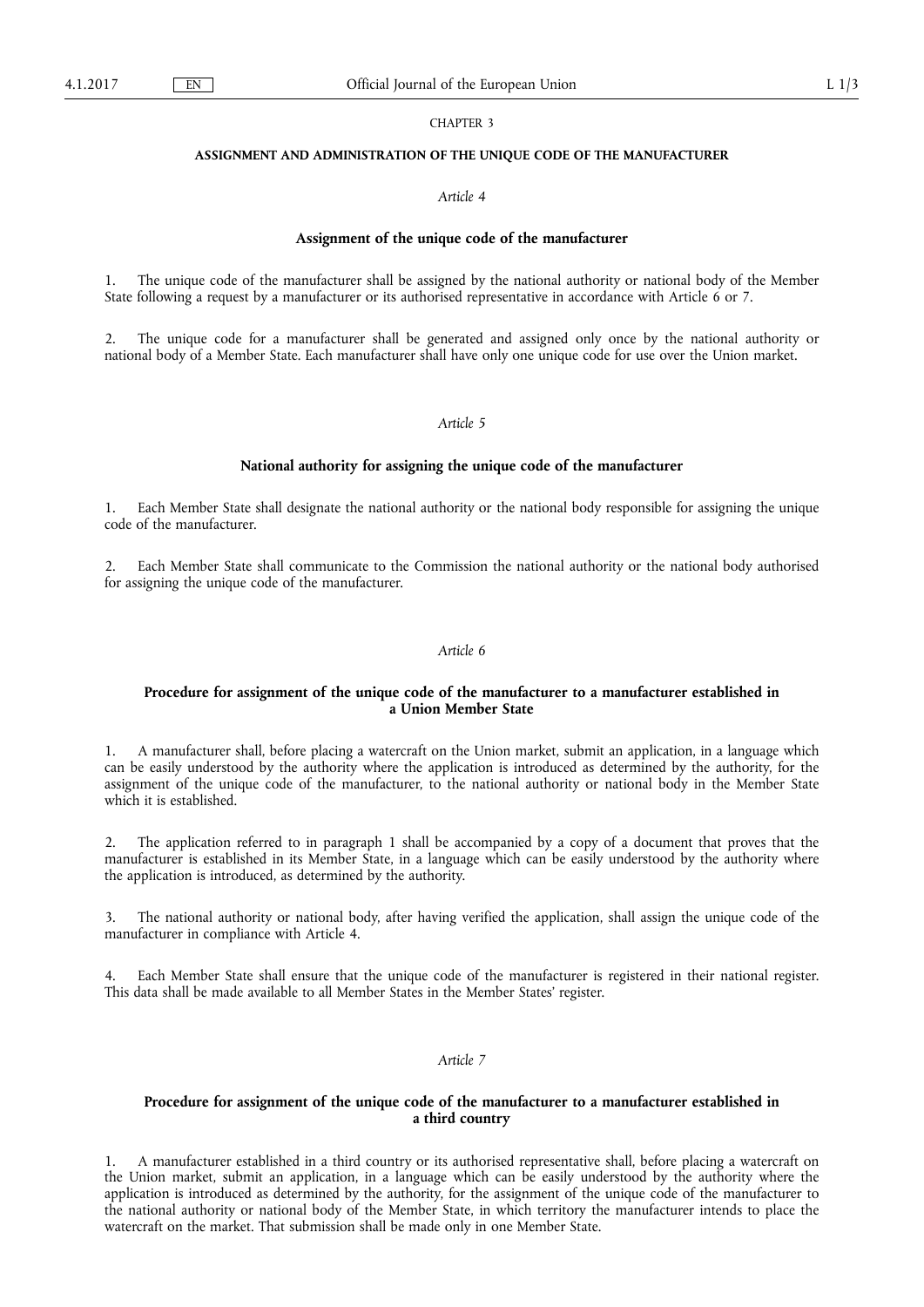2. The application referred to in paragraph 1 shall be accompanied by a copy of a document that proves that the manufacturer is established in that country, in a language which can be easily understood by the authority where the application is introduced, as determined by the authority.

Upon receipt of an application from a manufacturer, the national authority or the national body of the Member State shall verify in the third country register the availability of the codes combination in order to ensure that it is the first time the manufacturer has submitted an application to any Member State.

4. After the verification referred to in paragraph 3, the national authority or the national body of the Member State shall insert the name and address of the manufacturer in the third country register in order to indicate that the Member State is starting the assignment of the unique code of the manufacturer.

5. The national authority or national body having verified the application shall assign the unique code of the manufacturer to the manufacturer in compliance with Article 4. A manufacturer established in a third country shall be assigned only one unique code of manufacturer by the national authority of only one of the Member States.

6. When assigning the unique code of the manufacturer to a manufacturer established in a third country, the national authority or national body shall have it registered in the third country register.

# *Article 8*

## **Procedure in case of post-construction assessment**

1. In case of post-construction assessment, referred to in Articles 19 and 23 of Directive 2013/53/EU, where the notified body has to affix under his responsibility the watercraft identification number, the unique code of manufacturer is indicated by the post-construction assessment identification code and shall be assigned by the national authority of the Member State where the notified body is established.

2. When assigning the post-construction assessment identification code the notified bodies shall have it registered in the notified bodies' register.

### *Article 9*

### **Fees**

Member States may lay down rules on fees to apply to the assignment of the unique code of manufacturer.

### CHAPTER 4

# **FINAL PROVISIONS**

*Article 10* 

## **Entry into force**

This Regulation shall enter into force on the twentieth day following the date of its publication in the *Official Journal of the European Union*.